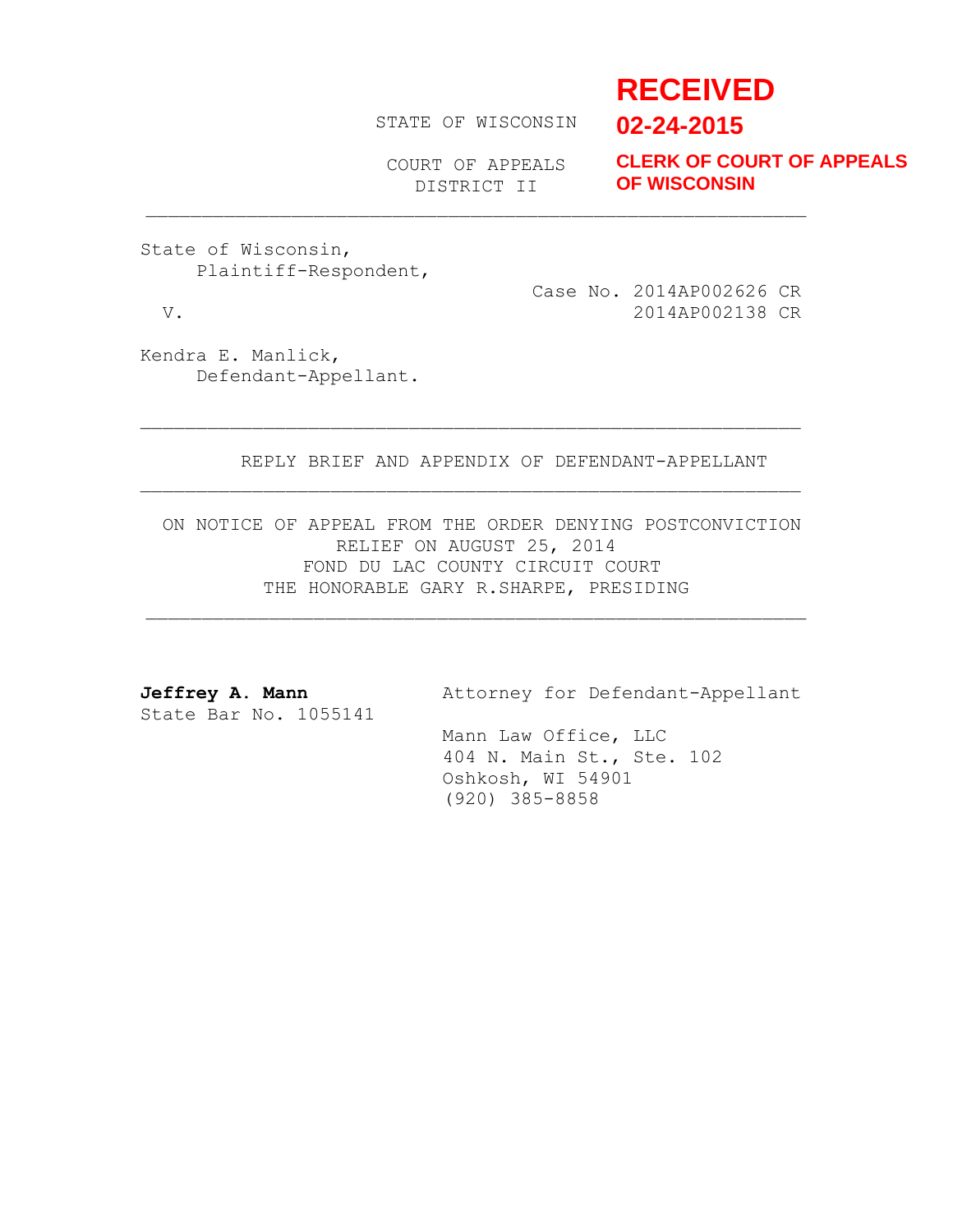# **TABLE OF CONTENTS**

| Argument                                                                                                                                 |   |
|------------------------------------------------------------------------------------------------------------------------------------------|---|
| a. The search of Kendra Manlick's vehicle, on August 18, 2012,<br>was unlawful.                                                          |   |
| b. Trial counsel's failure to arque Wisconsin Statute<br>\$ 961.571 (1) (b) at the suppression hearing prejudiced<br>Ms. Manlick's case. | 5 |
| Conclusion                                                                                                                               | 6 |
| Certifications                                                                                                                           | 8 |
| Table of Contents (Appendix)                                                                                                             |   |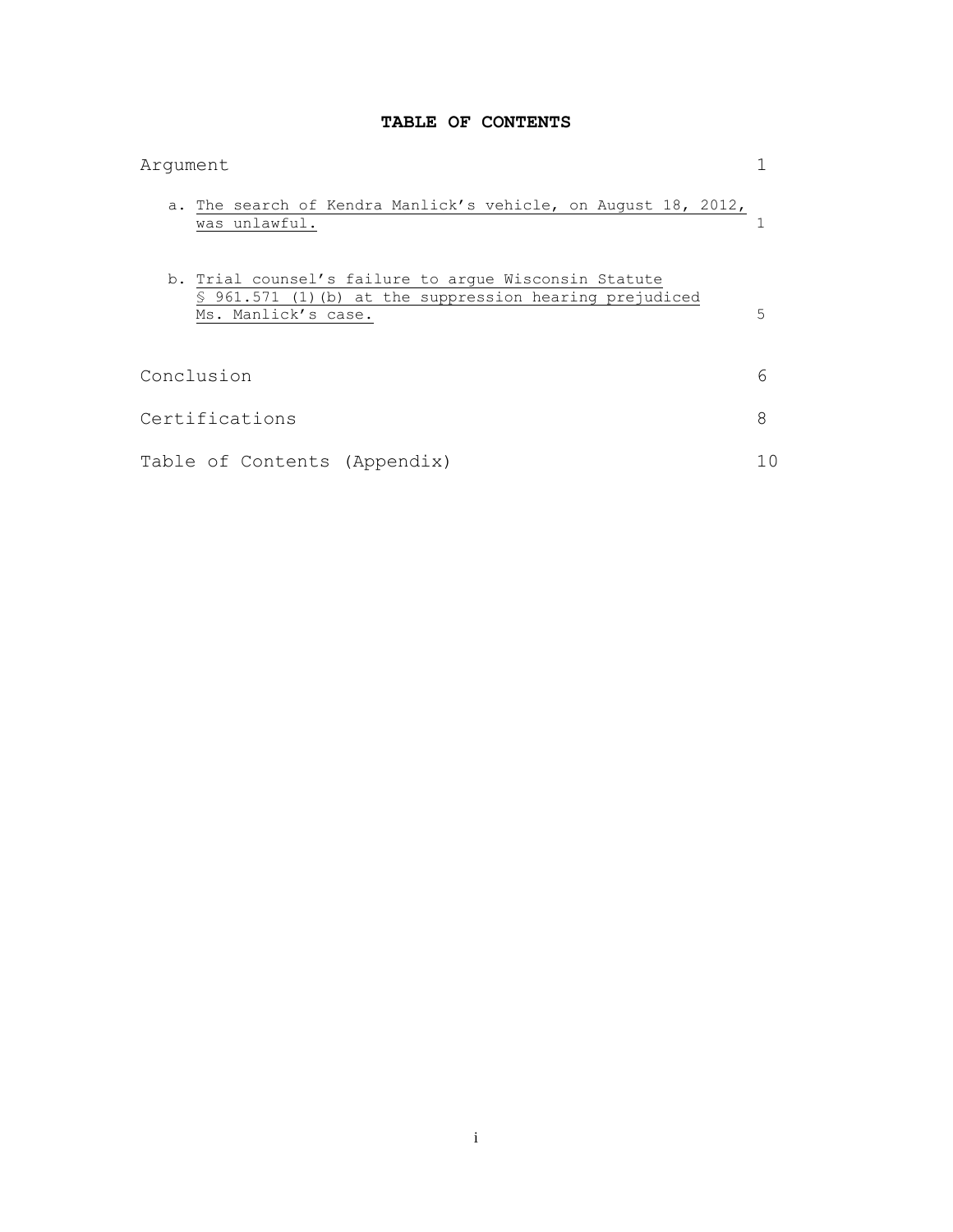## **STATUTES & CONSTITUTIONAL PROVISIONS CITED**

Wisconsin Statute § 961.571 (1)(b) 1,5

## **CASES CITED**

Texas v. Brown, 460 U.S. 730 (1983) 3-4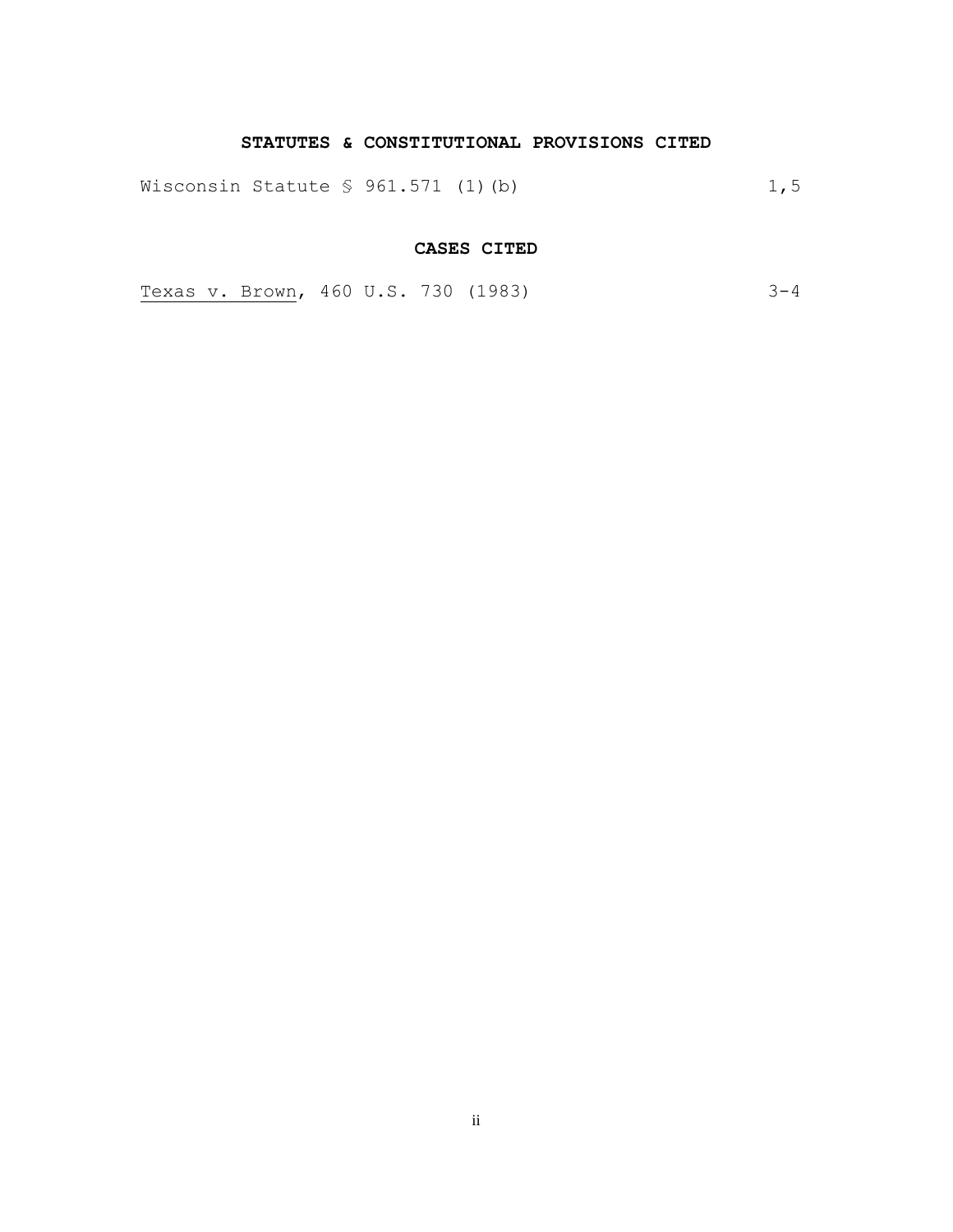### **I. Argument**

# **a. The search of Kendra Manlick's vehicle, on August 18, 2012, was unlawful.**

In its brief, the State argues that Officer Rucker possessed probable cause to search Ms. Manlick's vehicle, primarily based upon testimony offered at the suppression hearing held on August 13, 2013. A (Appendix) 2. The State specifically refers to three points touched upon at that hearing: "a) the officer's knowledge of the use of hypodermic needles for individuals using opiates; b) the fact that hypodermic needles were not maintained in a sterile environment; and c) the fact that Officer Rucker had knowledge of Ms. Manlick's recent history of drug use." *Id.*

Two of those points revolve solely around hypodermic needles, which the State concedes are explicitly excluded from constituting drug paraphernalia under WI Stat. § 961.571 (1)(b). *Id.* Nevertheless, Ms. Manlick recognizes that the officer's observations are not to be considered in a vacuum. Thus, a secondary issue beyond the needles which requires addressing is what Officer Rucker knew of "Ms. Manlick's recent history of drug use." *Id.*

The State's brief does not delve much further into the officer's knowledge of Ms. Manlick's drug history other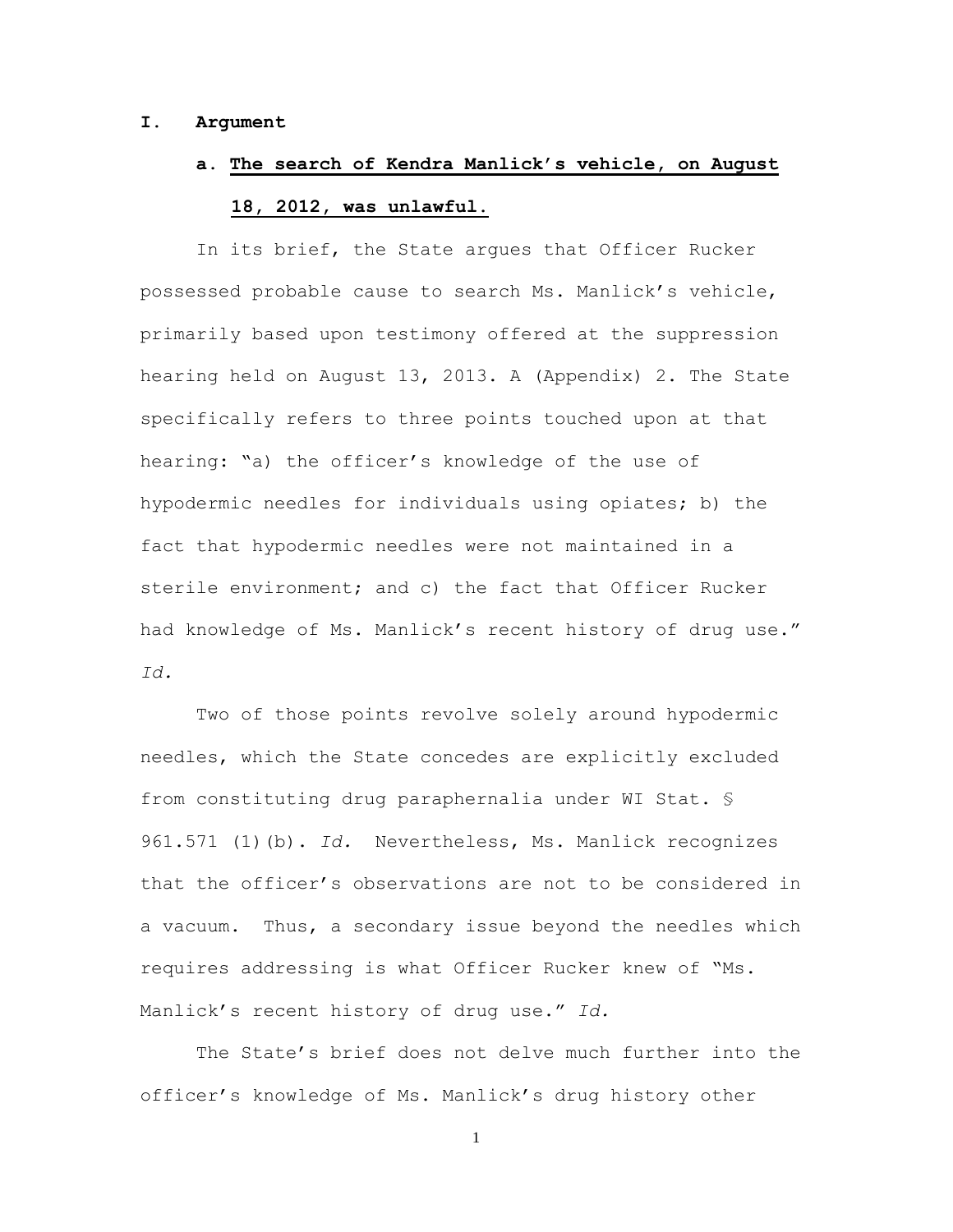than to maintain that he knew she possessed one. Officer Rucker provided a bit more information at the motion hearing of August 13, 2013 stating, "Miss Manlick and Mr. Norton were both found to be in possession of paraphernalia for drug—or opiates. That paraphernalia included hypodermic needles, tourniquet as well as they were also in possession of heroin." A16. The officer further testified that this previous encounter predated the immediate case by "a few months, two, three months." *Id.*

Aside from what was testified to, little more is known about Officer Rucker's previous encounter with Ms. Manlick. The matter was criminally charged in Fond du Lac County Case 12CF277. Following its filing, Ms. Manlick brought a motion to suppress evidence before the State itself requested that the matter be dismissed. Given the rarity with which such cases are dismissed on the State's own motion, it certainly raises questions how Officer Rucker came to know about Ms. Manlick's previous history. However, because there was not a hearing held on the motion in that case, it may never be known whether Officer Rucker legally came to learn of that information. Nevertheless, according to the Wisconsin Circuit Court Access website, the previous encounter between the officer and Ms. Manlick occurred on May 6, 2012, A45, which preceded the immediate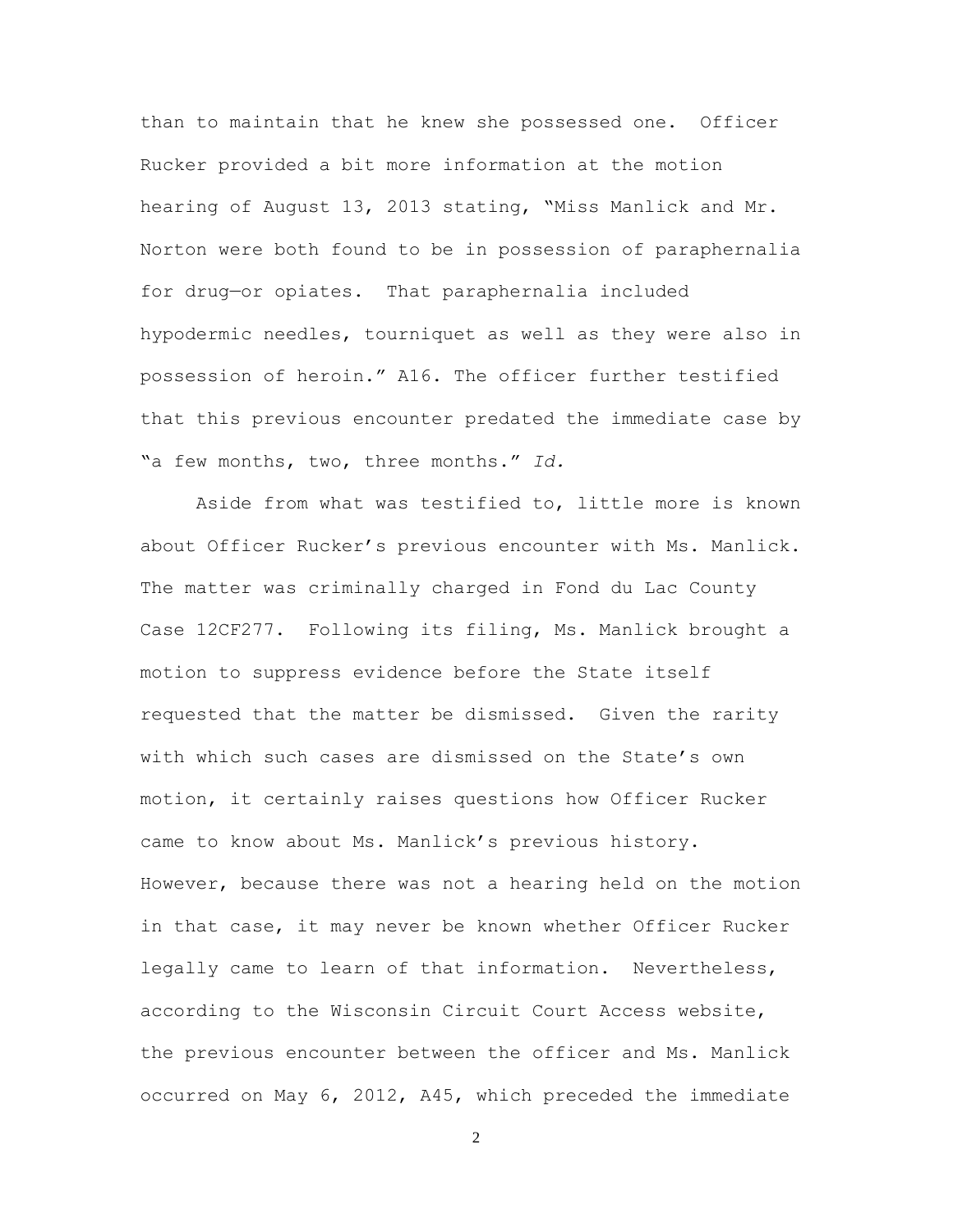case by approximately three-and-a-half months.

Officer Rucker did not testify to any other prior incidents with or other knowledge of Ms. Manlick. Furthermore, Ms. Manlick does not challenge the manner in which the officer noticed the needles, as the State correctly pointed out that those items were in plain view, and the officer was legally in a position from which he could view them. A2-A3. Ms. Manlick does, however, believe that the immediate case is distinguishable from the circumstances described in Texas v. Brown, 460 U.S. 730 (1983), which the State primarily relied upon in its brief.

In *Brown*, the officer observed the defendant remove a balloon from his pocket and subsequently drop it onto the seat beside his leg. *Brown*, 460 U.S. 730, 733. Additionally, the officer observed loose, white powder along with several small plastic vials. *Id.* at 734. The U.S. Supreme Court ruled that, when viewed collectively, those factors combined with the officer's prior experience provided the requisite probable cause necessary to search the defendant's vehicle. *Id.* at 742-743.

In the immediate case, Officer Rucker testified to attending a variety of drug investigation training, including specific training regarding heroin overdoses. A17-18 Furthermore, he testified that heroin is usually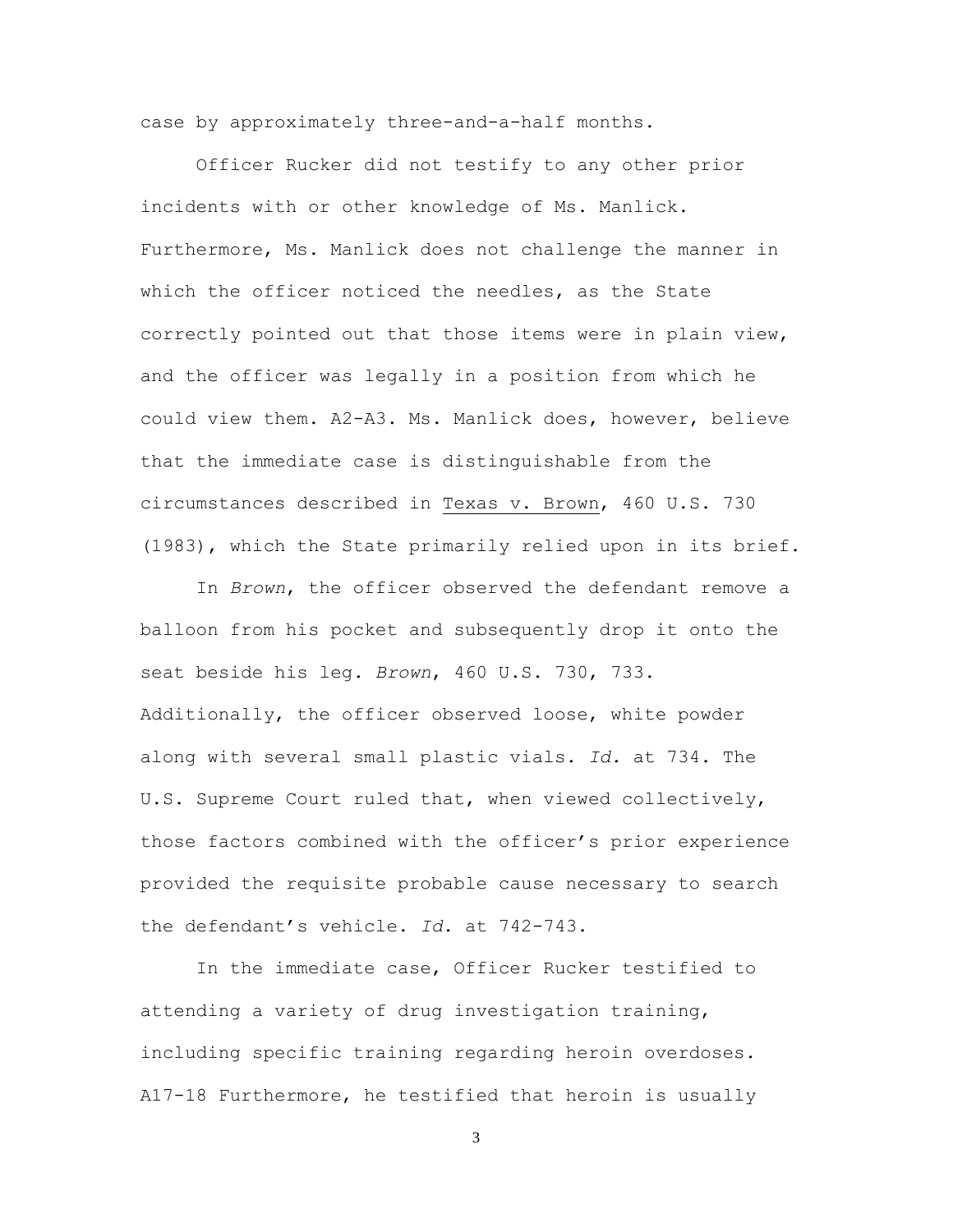injected via hypodermic needles, similar to those which he observed. A18. However, that is where the similarities end. In *Brown,* the defendant was stopped at a license checkpoint, where at the officer learned that Brown was operating his vehicle without a driver's license. *Brown* at 733-734. In the immediate case, upon his initial interaction, Officer Rucker neither knew of nor noticed any illegal activities being committed by Ms. Manlick. Furthermore, the record in the immediate case is entirely void of any of the furtive movements described in *Brown*. Lastly, and perhaps most importantly, the officer in *Brown* noticed a variety of concerning items *in addition to* the tied balloon, namely white powder and vials. Conversely, in the immediate case, the officer only noticed the needles. He did not notice any substances or paraphernalia in or around the needles.

By themselves, balloons, like needles, do not constitute drug paraphernalia. However, when viewed in certain contexts, they may contribute to forming a basis for probable cause to search. Ms. Manlick does not believe her situation rose to this level. She also believes that Officer Rucker's prior encounter from three-and-a-half months earlier combined with merely seeing needles did not provide the probable cause necessary to search Ms.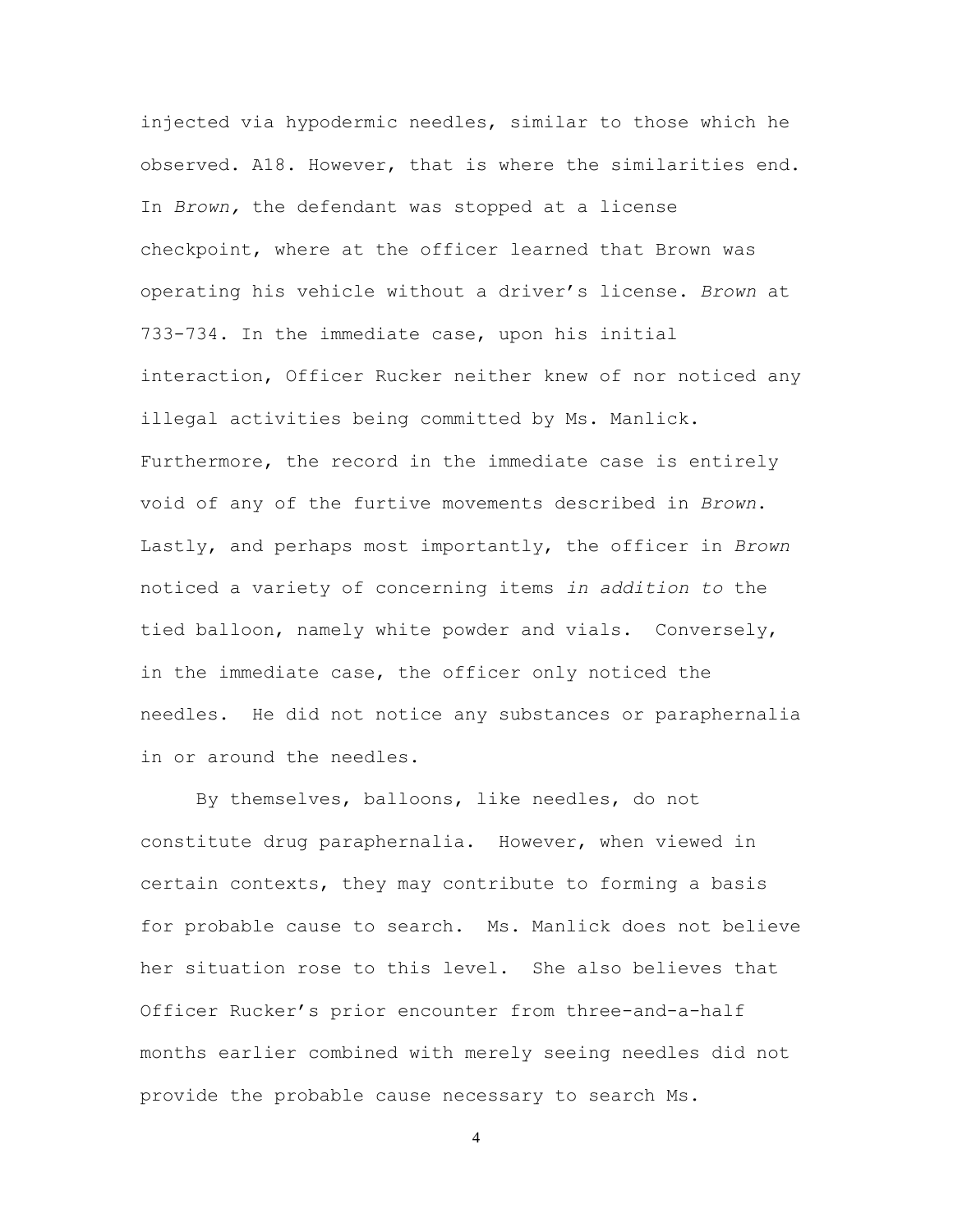# **b. Trial counsel's failure to argue Wisconsin Statute § 961.571 (1)(b) at the suppression hearing prejudiced Ms. Manlick's case.**

In its brief, the State asserts that WI Stat. **§** 961.571(1)(b) "had already been identified by the State" and that the defense "merely failed to reiterate what is law." A5. Ms. Manlick disagrees with this statement. Upon review of the citations provided by the State, the prosecutor indicated that case law existed suggesting that syringes alone are not paraphernalia. A33-A34. No other citations are provided, and, certainly, the statute is never mentioned.

The State also argues "[W]hether the court may have considered the argument different at the time of the motion hearing is immaterial if the same conclusion that the search of the vehicle was proper was reached." A6. That is an obvious conclusion; however, the court itself stated that "had Ms. Wolfe raised the argument, the Court wouldn't have made the finding that it made as it relates to probable cause for arrest....I think the Court may very well have considered this differently at the time had it been raised." A48-49. Furthermore, the arrest of Ms.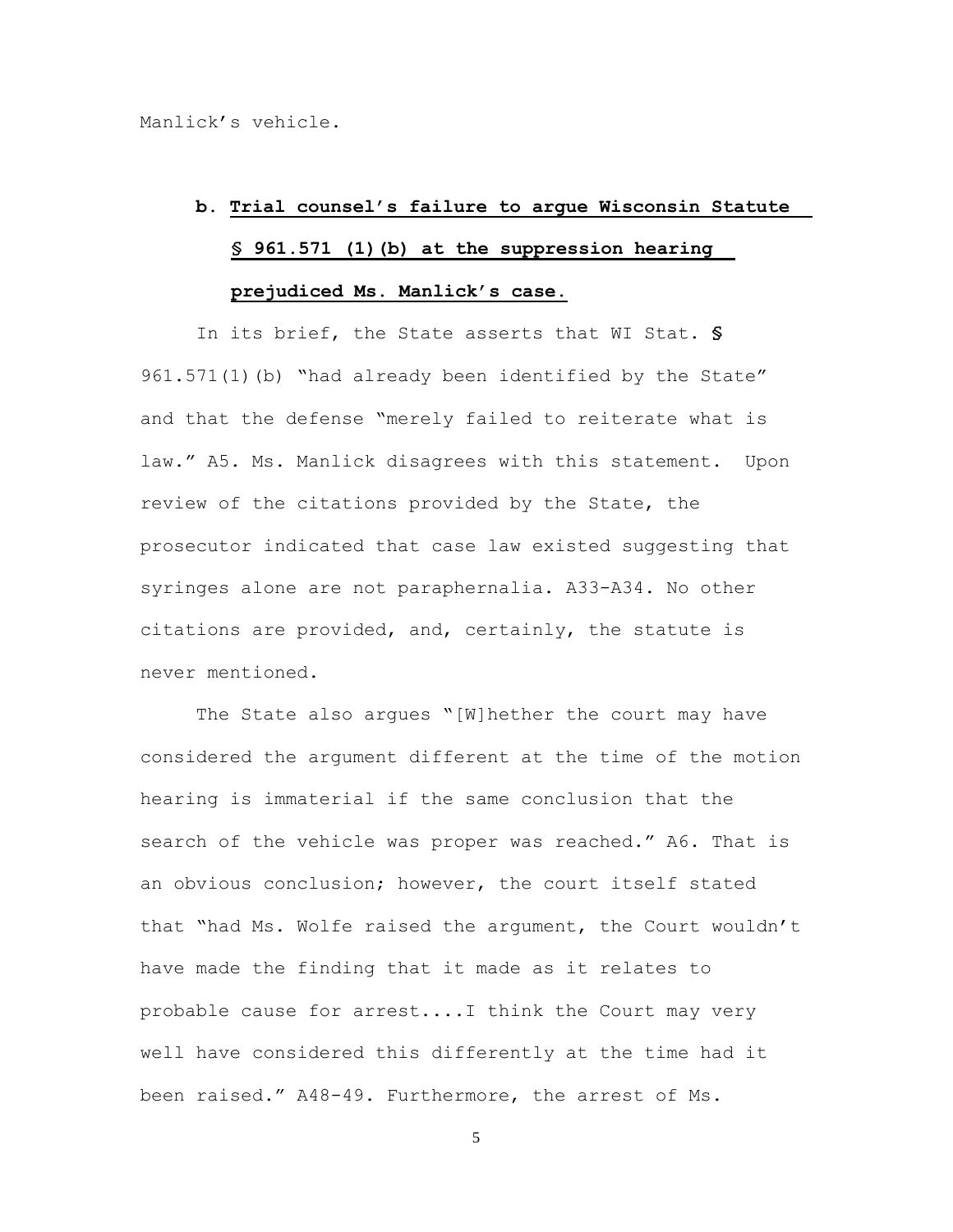Manlick is exactly what precipitated the search of her vehicle in the instant case. This is revealed at the motion hearing when Officer Rucker is asked, "once you saw those needles, you determined at that point…you had probable cause to arrest Miss Manlick…?" A28-29. The officer responded "Yes." *Id.* He's further questioned, "[A]nd you asked her to step out of the car?" A29. The officer responded "[Y]es, I did." *Id.* He's later asked, "[A]nd then Miss Manlick was put in cuffs and put into the squad…?" *Id.* Officer Rucker responds "Yes." *Id.* Lastly, the officer is asked whether he then searched the car, and he again responded "Yes." *Id.*

### **II. Conclusion**

In the instant case, Ms. Manlick believes that the record demonstrates that Officer Rucker, after seeing needles in her vehicle, believed he had probable cause to arrest her and did so. Furthermore, the officer used the arrest as a basis to search Ms. Manlick's vehicle. Finally, the court conceded that had the statute been raised at the motion hearing, the court would not have ruled the way it did regarding probable cause for arrest.

For those reasons, the others stated above, and those articulated within Ms. Manlick's brief in chief, we respectfully request that this court reverse the circuit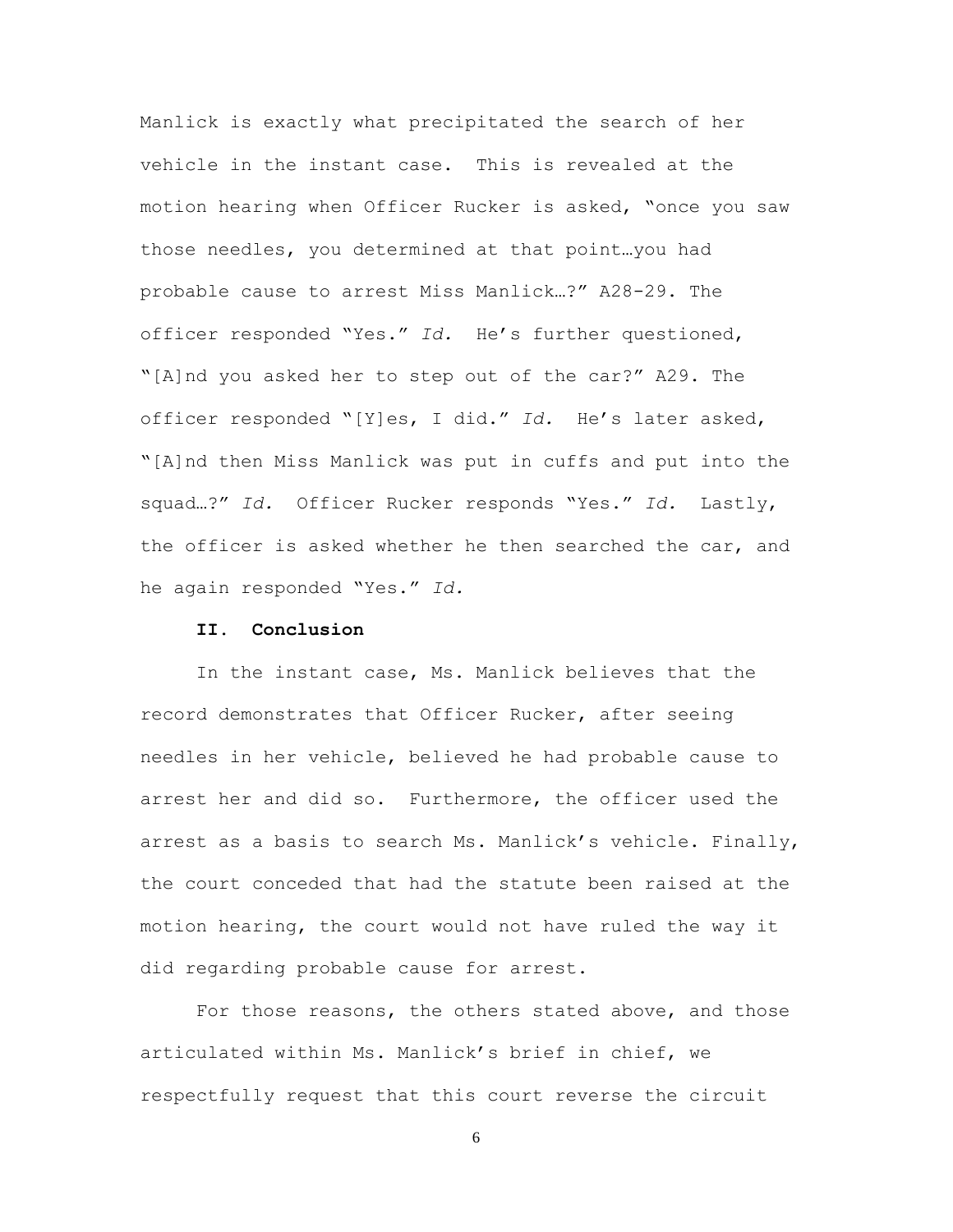court's rulings denying Ms. Manlick's motion for the suppression of evidence as well as that trial counsel's deficient performance prejudiced her case.

Dated at Oshkosh, Wisconsin, this \_\_\_\_\_day of February, 2015.

> Jeffrey A. Mann State Bar No. 1055141 Counsel for the Defendant-Appellant Winnebago County, Wisconsin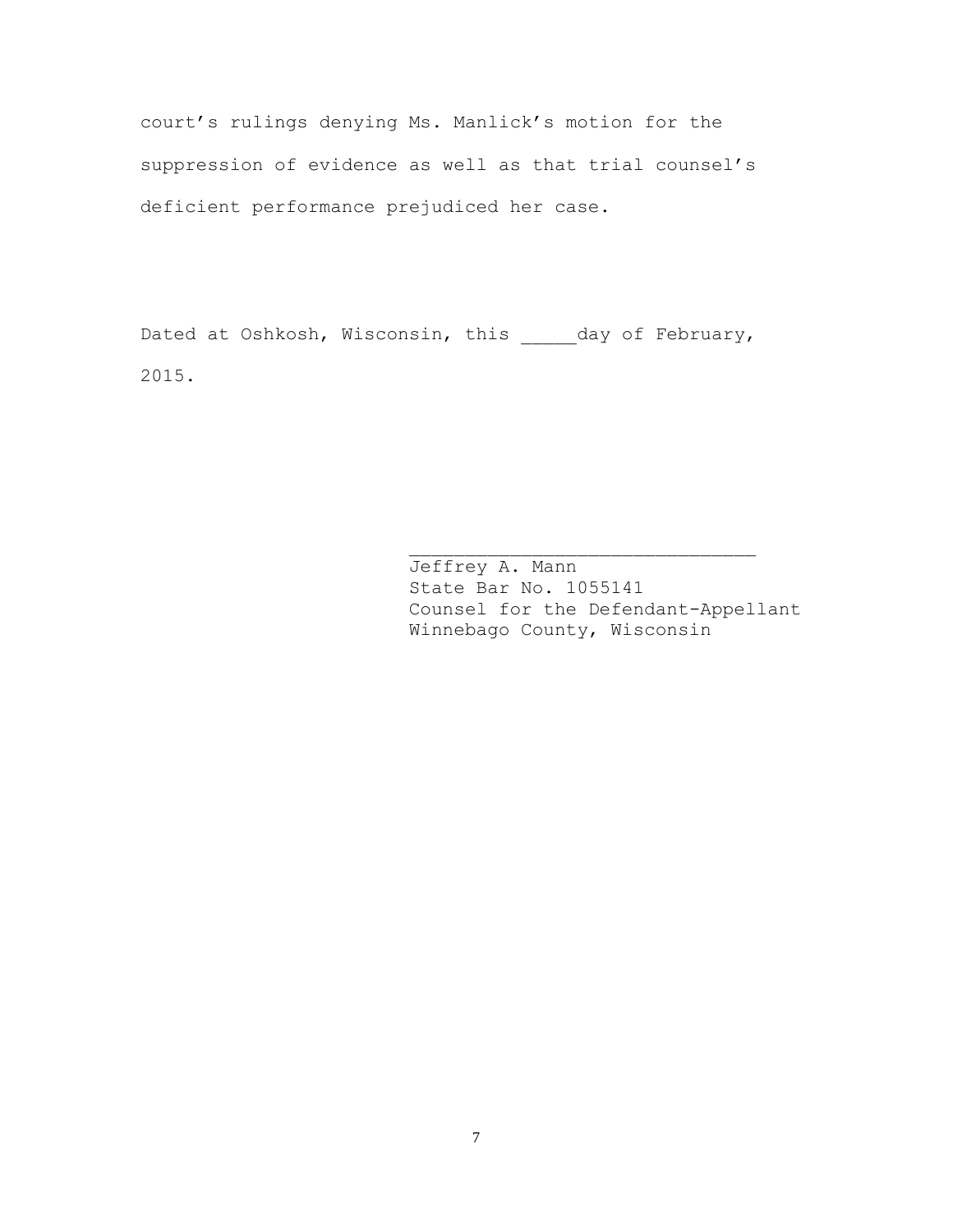#### **CERTIFICATIONS**

I hereby certify that this brief conforms to the rules contained in Wis. Stat.  $\frac{1}{5}$  809.19(8)(b) and (c) for a brief and appendix produced with a monospaced font. The length of this brief is 7 pages.

I further certify pursuant to Wis. Stat. § 809.19(b)(12)(f) that the text of the electronic copy of the brief is identical to the text of the paper copy of the brief, *other than the appendix material is not included in the electronic version.*

I further certify that filed with this brief, either as a separate document or as a part of this brief, is an appendix that complies with s. 809.19(2) (a) and that contains, at a minimum: (1) a table of contents; (2) the findings or opinion of the circuit court; (3) a copy of any unpublished opinion cited under s. 809.23 (3) (a) or (b); and (4) portions of the record essential to an understanding of the issues raised, including oral or written rulings or decisions showing the circuit court's reasoning regarding those issues.

I further certify that if this appeal is taken from a circuit court order or judgment entered in a judicial review of an administrative decision, the appendix contains the findings of fact and conclusions of law, if any, and final decision of the administrative agency.

I further certify that if the record is required by law to be confidential, the portions of the record included in the appendix are reproduced using first names and last initials instead of full names of persons, specifically including juveniles and parents of juveniles, with a notation that the portions of the record have been so reproduced to preserve confidentiality and with appropriate references to the record.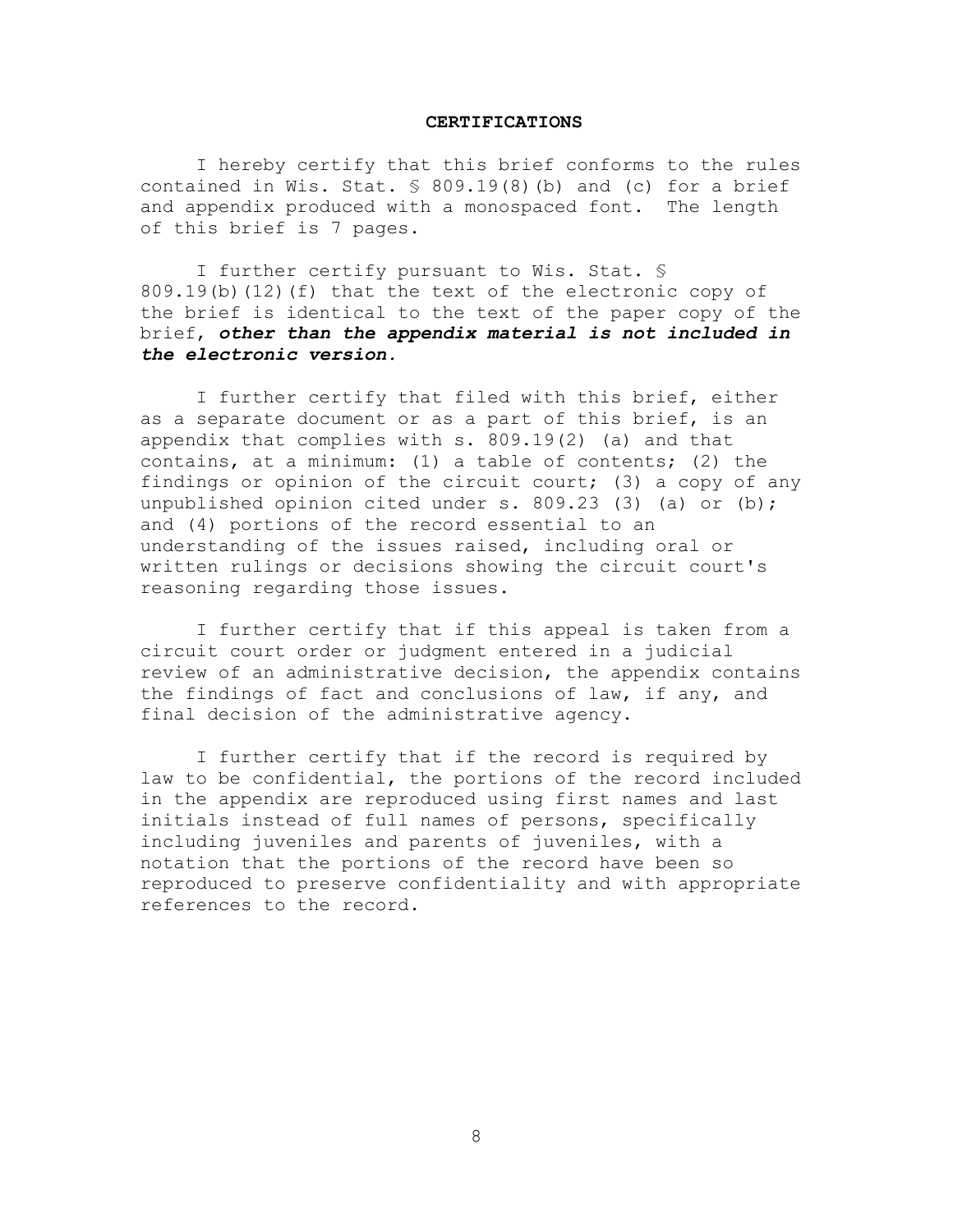I further certify that on the date of signature I routed this brief to our office station for first class US Mail Postage to be affixed and mailed to:

**Clerk's Office Wisconsin Court of Appeals 110 East Main Street, Suite 215 P.O. Box 1688 Madison, WI 53701-1688**

**Fond du Lac County District Attorney's Office c/o District Attorney Eric Toney 160 South Macy Street Fond du Lac, WI 54935**

**Attorney General's Office c/o Assistant Attorney General Gregory M. Weber P.O. Box 7857 Madison, WI 53707-7857**

Dated this day of February, 2015 at Oshkosh, Wisconsin by:

> Jeffrey A. Mann State Bar No. 1055141 Counsel for Defendant-Appellant Winnebago County, Wisconsin